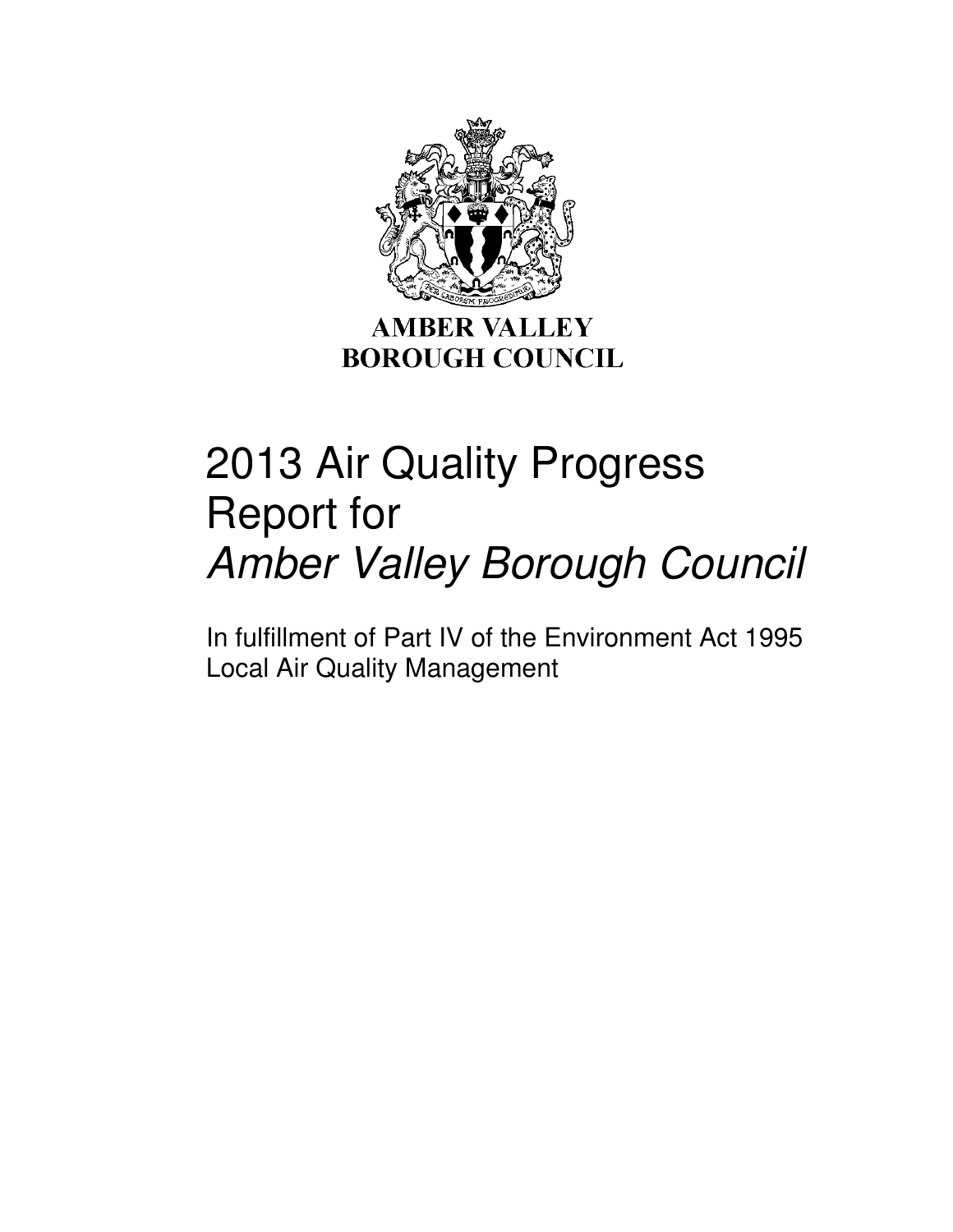| Local Authority<br><b>Officer</b>                  | Darren Hurst                   |  |
|----------------------------------------------------|--------------------------------|--|
|                                                    |                                |  |
| <b>Environmental Services</b><br><b>Department</b> |                                |  |
| <b>Address</b>                                     | Town Hall. Ripley. Derbyshire. |  |

| .         |                                 |
|-----------|---------------------------------|
| Telephone | 01773841318                     |
| e-mail    | Darren.Hurst@ambervalley.gov.uk |
|           |                                 |

| <b>Report</b><br>⊪ Reference<br>number | PR2013 |
|----------------------------------------|--------|
| <b>Date</b>                            | 2013   |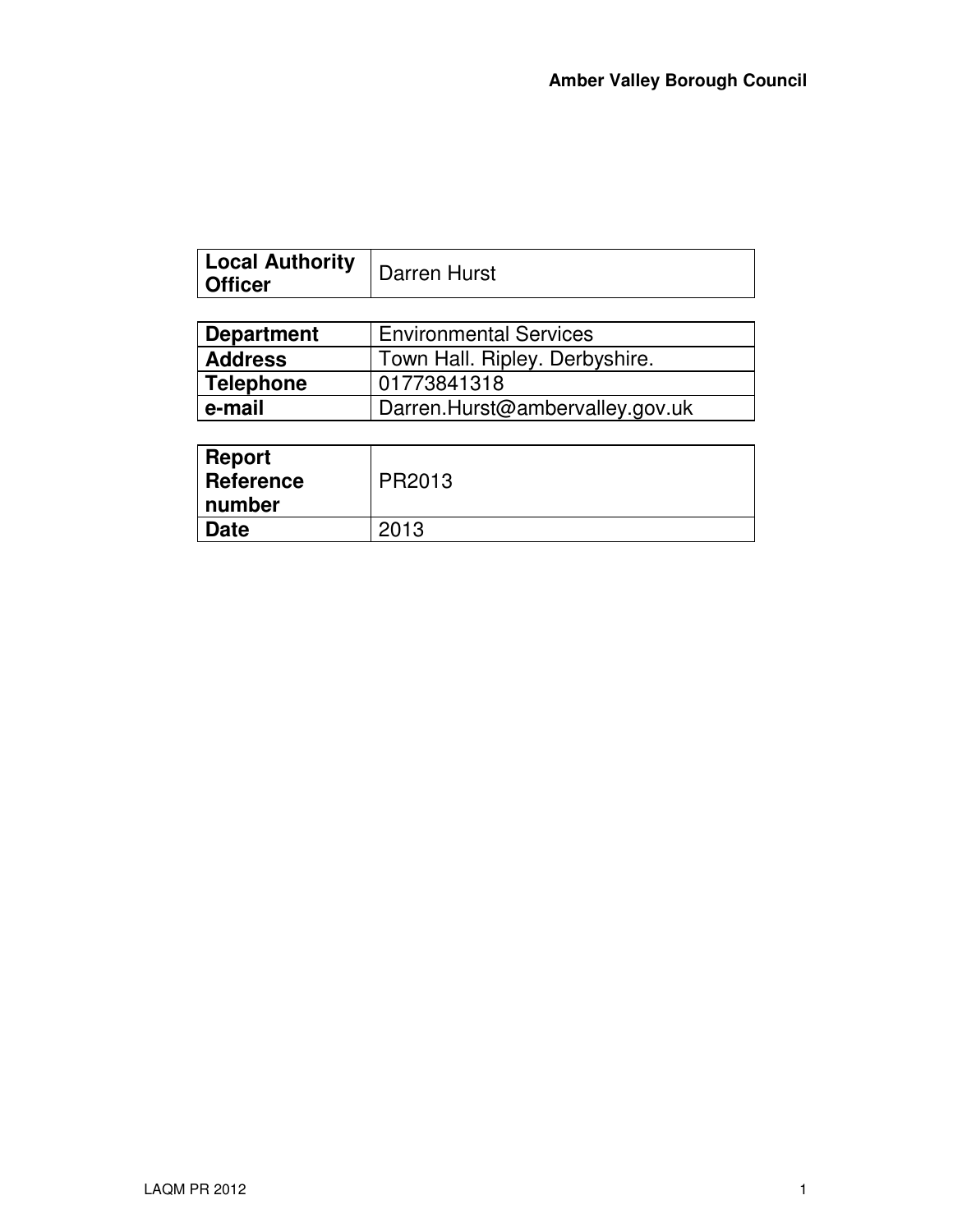### **Executive Summary**

This report fulfils the requirements of the Local Air Quality Management (LAQM) process as set out in Part IV of the Environment Act (1995), the Air Quality Strategy for England, Scotland, Wales and Northern Ireland 2007 and the relevant Policy and Technical Guidance documents.

Since there has again been little change since the Updating and Screening Assessment 2012, the pollutants have not been considered on an individual basis but a conclusion has been reached about the overall need for a detailed assessment.

There is little likelihood of any air quality objectives being exceeded and it would therefore not be justifiable to proceed to a detailed assessment for any of the identified pollutants.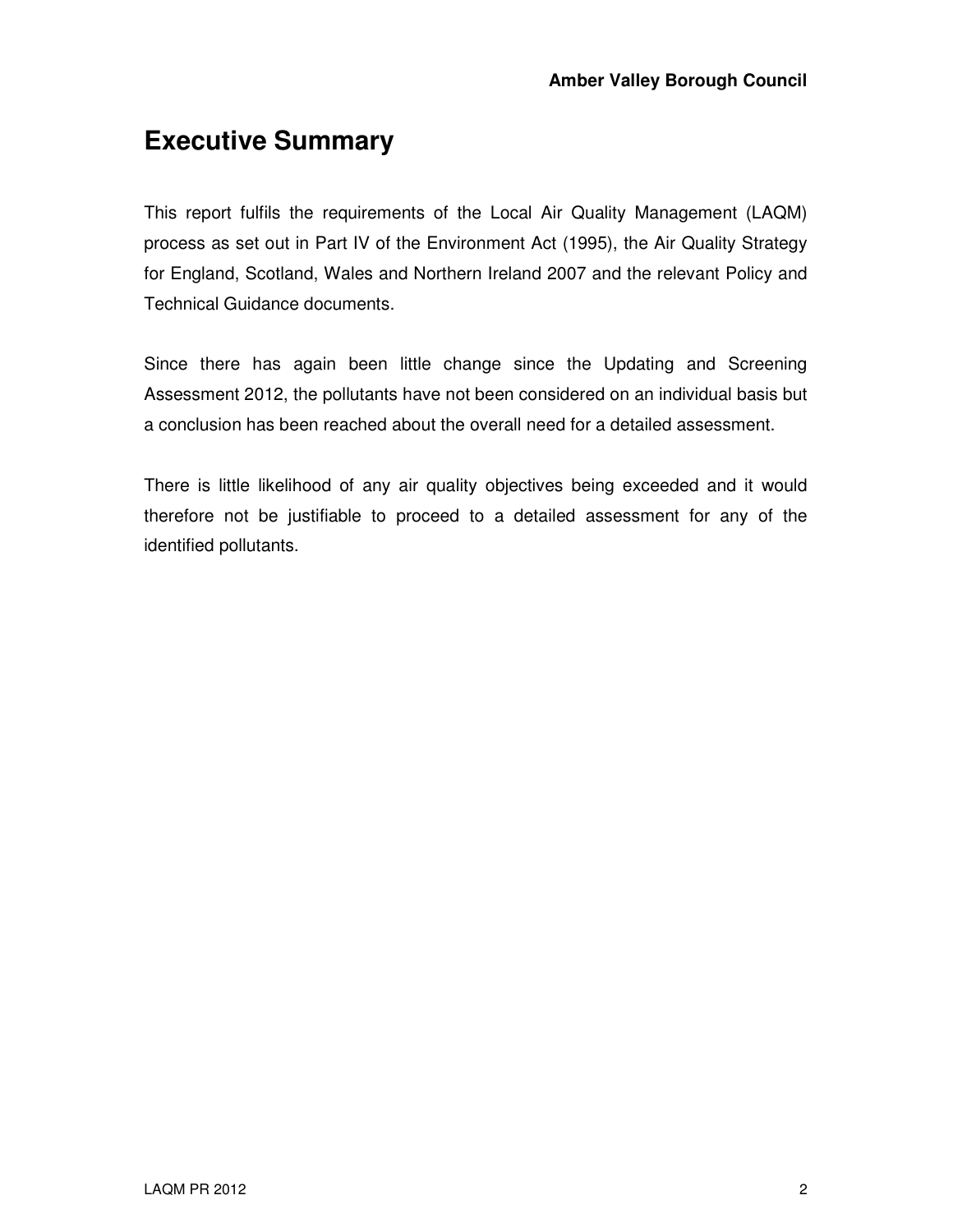# **Table of contents**

| 1           |       |  |
|-------------|-------|--|
|             | 1.1   |  |
|             | 1.2   |  |
|             | 1.3   |  |
|             | 1.4   |  |
| $\mathbf 2$ |       |  |
|             | 2.1   |  |
|             | 2.1.1 |  |
| 3           |       |  |
|             | 3.1   |  |
|             | 3.2   |  |
|             | 3.3   |  |
|             | 3.4   |  |
|             | 3.5   |  |
| 4           |       |  |
| 5           |       |  |
|             | 5.1.1 |  |
|             | 5.1.2 |  |
| 6           |       |  |
| 7           |       |  |
|             | 7.1   |  |
|             | 7.2   |  |
|             | 7.3   |  |
| 8           |       |  |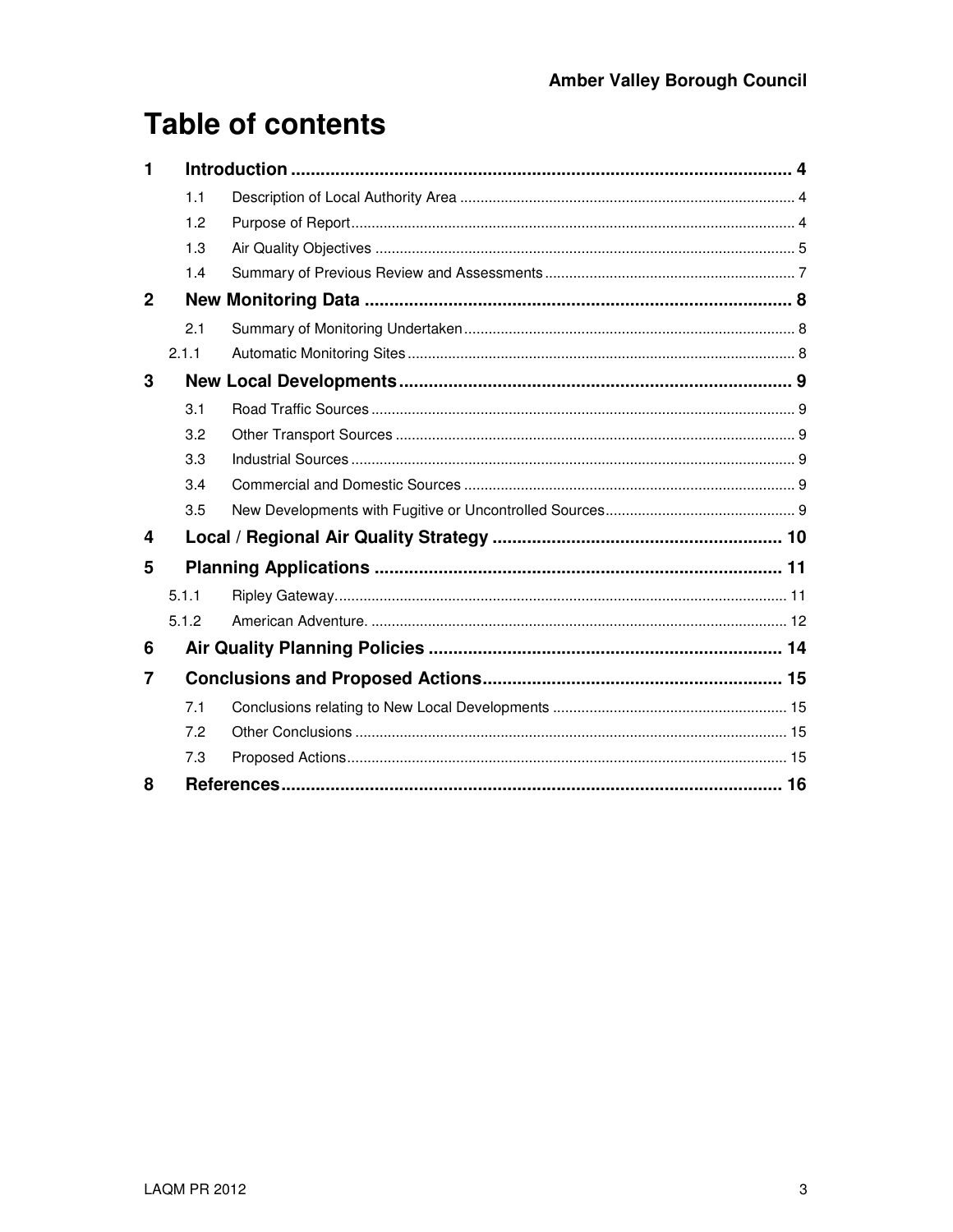# **1 Introduction**

#### **1.1 Description of Local Authority Area**

The Borough covers an area of over 265 square kilometres making Amber Valley the third largest district Council in the East Midlands and the largest district authority population in Derbyshire with approximately 121,000 people living in 54,349 properties in the Borough.

Amber Valley is a mixture of rural communities in the western parishes, to more urban communities in the east. The eastern area includes the market towns of Alfreton, Heanor and Ripley with villages and parishes from Somercotes and Swanwick to Waingroves and Codnor. The historic mill town of Belper sits in the centre of the Borough and within the Derwent Valley Mills World Heritage Site, which runs from Cromford to Derby.

The borough has a wide range of industrial sectors including instrument engineering, timber and furniture manufacture, hotels and catering, business services, textiles and clothing. Almost 500 companies are located within 20 industrial estates, with a further 400 located on singular sites or within the urban areas.

Major roads include the A38, providing a link between Derby and junction 28, A6, A609 and A610. The A52 between Derby and Ashbourne cuts through the southernmost tip of the borough. The only rail stations in the area are at Belper, which is on the east coast mainline, and at Alfreton, with through trains to London, Manchester and the north.

#### **1.2 Purpose of Report**

Progress Reports are required in the intervening years between the three-yearly Updating and Screening Assessment reports. Their purpose is to maintain continuity in the Local Air Quality Management process.

They are not intended to be as detailed as Updating and Screening Assessment Reports, or to require as much effort. However, if the Progress Report identifies the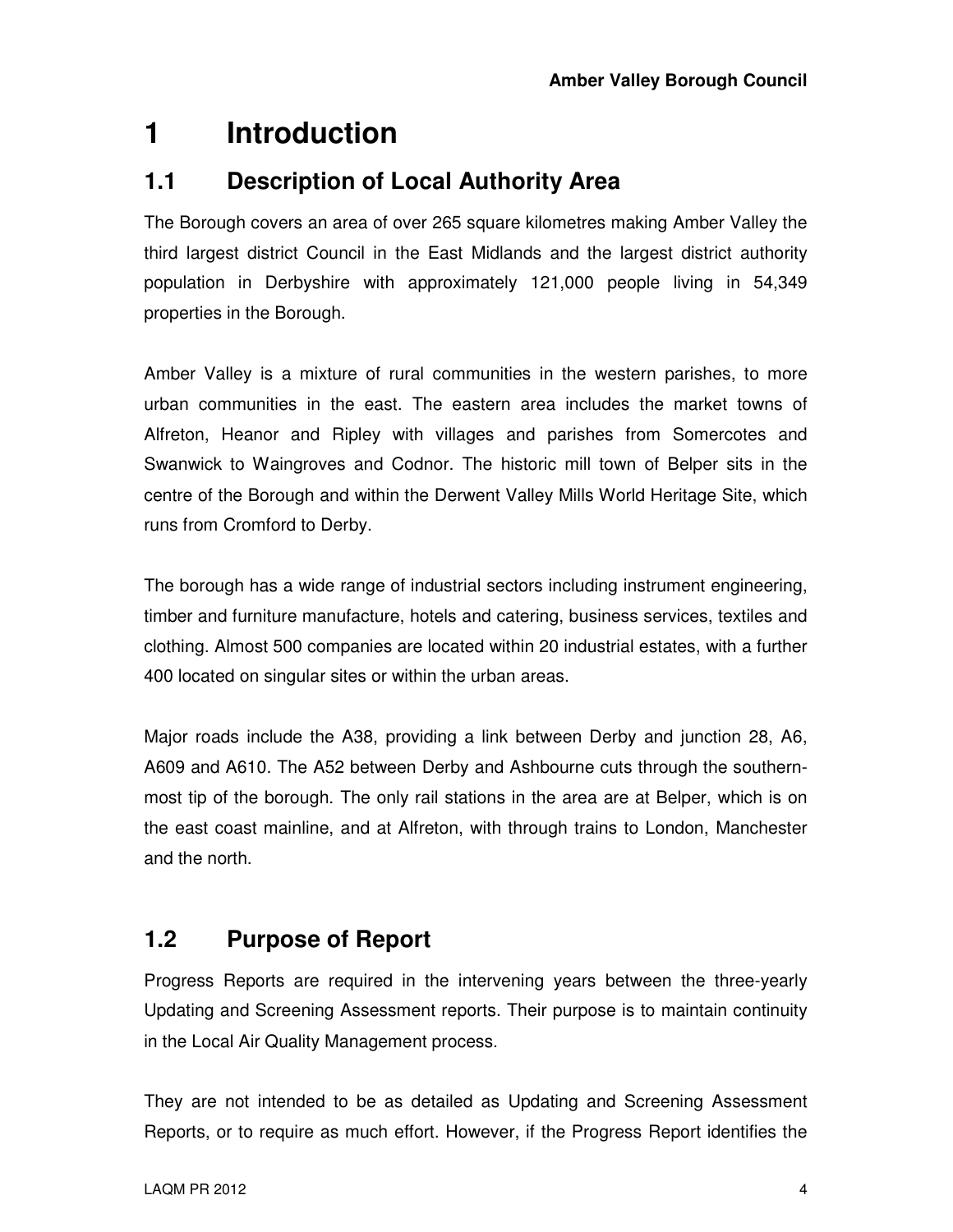risk of exceedence of an Air Quality Objective, the Local Authority (LA) should undertake a Detailed Assessment immediately, and not wait until the next round of Review and Assessment.

### **1.3 Air Quality Objectives**

The air quality objectives applicable to LAQM **in England** are set out in the Air Quality (England) Regulations 2000 (SI 928), The Air Quality (England) (Amendment) Regulations 2002 (SI 3043), and are shown in Table 1.1. This table shows the objectives in units of microgrammes per cubic metre  $\mu$ g/m $^3$  (milligrammes per cubic metre, mg $'m^3$  for carbon monoxide) with the number of exceedences in each year that are permitted (where applicable).

|                                                | <b>Air Quality Objective</b>                                                      |                        | Date to be  |  |
|------------------------------------------------|-----------------------------------------------------------------------------------|------------------------|-------------|--|
| <b>Pollutant</b>                               | <b>Concentration</b>                                                              | <b>Measured as</b>     | achieved by |  |
| <b>Benzene</b>                                 | 16.25 $\mu$ g/m <sup>3</sup>                                                      | Running annual<br>mean | 31.12.2003  |  |
|                                                | 5.00 $\mu$ g/m <sup>3</sup>                                                       | Running annual<br>mean | 31.12.2010  |  |
| 1,3-Butadiene                                  | 2.25 $\mu$ g/m <sup>3</sup>                                                       | Running annual<br>mean | 31.12.2003  |  |
| <b>Carbon monoxide</b>                         | 10.0 mg/m <sup>3</sup>                                                            | Running 8-hour<br>mean | 31.12.2003  |  |
|                                                | $0.5 \ \mu g/m^3$                                                                 | Annual mean            | 31.12.2004  |  |
| Lead                                           | 0.25 $\mu$ g/m <sup>3</sup>                                                       | Annual mean            | 31.12.2008  |  |
| Nitrogen dioxide                               | 200 $\mu$ g/m <sup>3</sup> not to<br>be exceeded more<br>than 18 times a<br>year  | 1-hour mean            | 31.12.2005  |  |
|                                                | 40 $\mu$ g/m <sup>3</sup>                                                         | Annual mean            | 31.12.2005  |  |
| Particles (PM <sub>10</sub> )<br>(gravimetric) | 50 $\mu$ g/m <sup>3</sup> , not to be<br>exceeded more<br>than 35 times a<br>year | 24-hour mean           | 31.12.2004  |  |
|                                                | 40 $\mu$ g/m <sup>3</sup>                                                         | Annual mean            | 31.12.2004  |  |

**Table 1.1 Air Quality Objectives included in Regulations for the purpose of LAQM in England**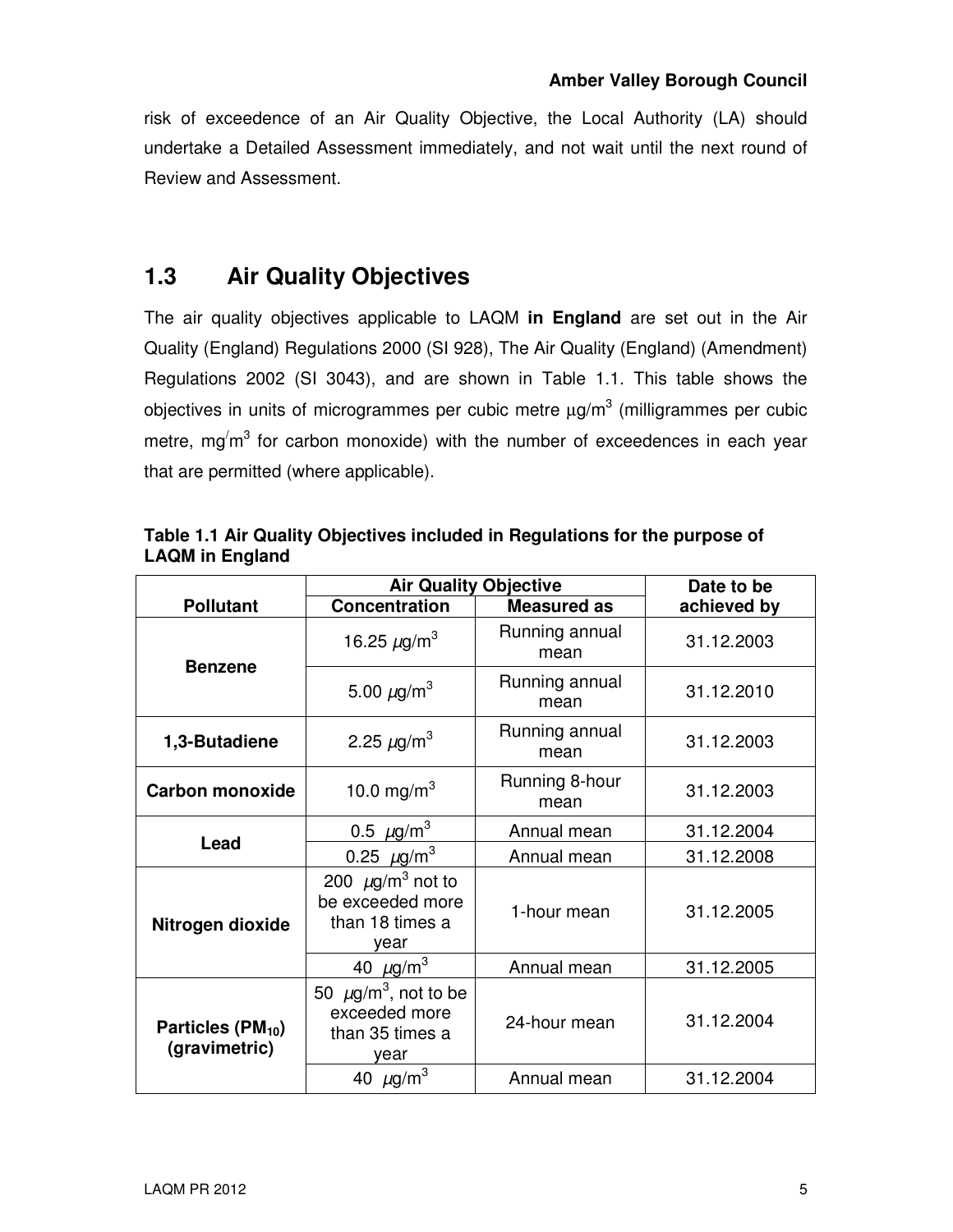#### **Amber Valley Borough Council**

|                        | 350 $\mu$ g/m <sup>3</sup> , not to<br>be exceeded more<br>than 24 times a<br>vear | 1-hour mean    | 31.12.2004 |
|------------------------|------------------------------------------------------------------------------------|----------------|------------|
| <b>Sulphur dioxide</b> | 125 $\mu$ g/m <sup>3</sup> , not to<br>be exceeded more<br>than 3 times a year     | 24-hour mean   | 31.12.2004 |
|                        | 266 $\mu$ g/m <sup>3</sup> , not to<br>be exceeded more<br>than 35 times a<br>year | 15-minute mean | 31.12.2005 |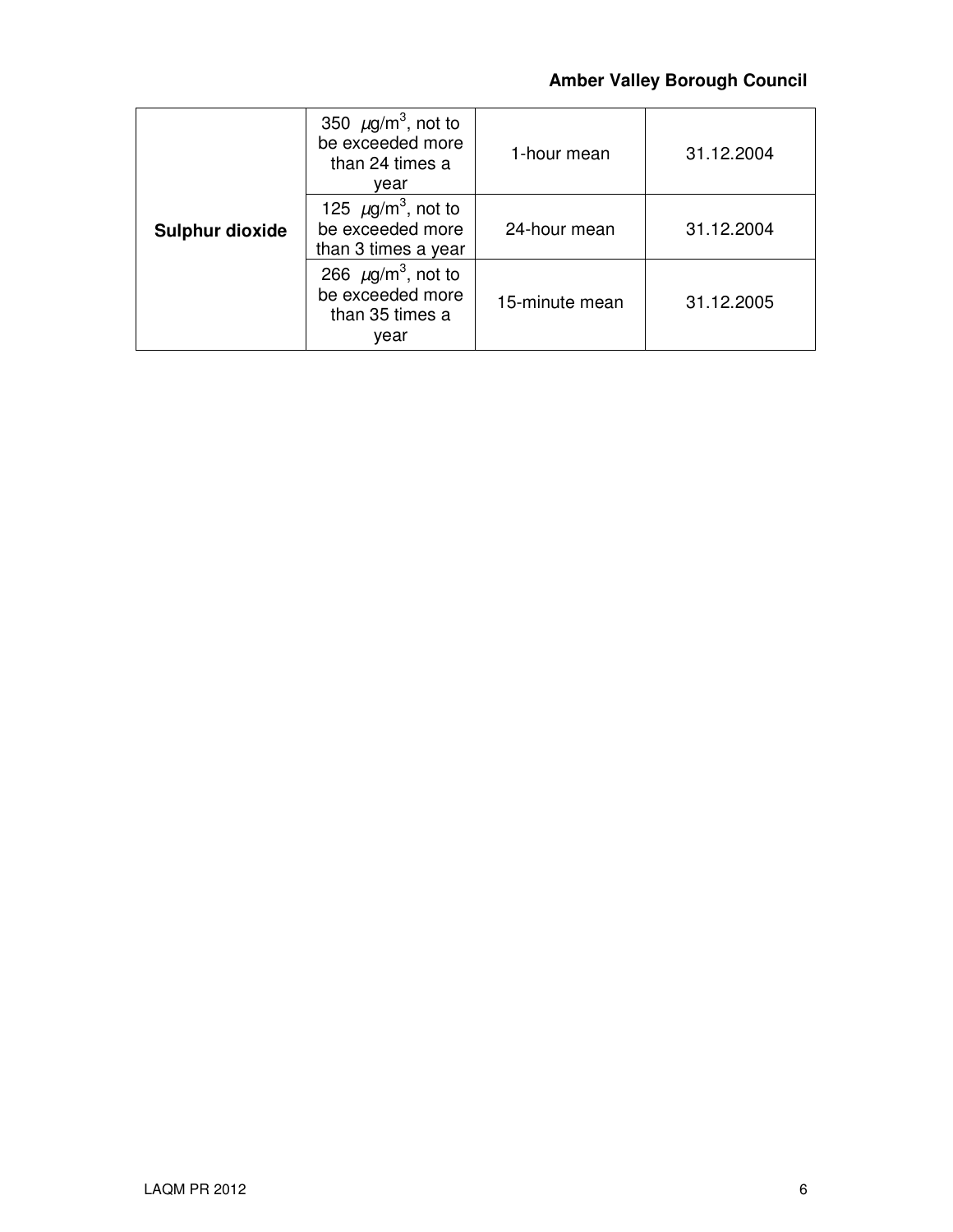#### **1.4 Summary of Previous Review and Assessments**

The area is semi-rural with four small towns as the main urban areas, no significant road links, no congestion problems or large industry.

Monitoring exercises, from the first round of Review and Assessment, included stage 2 reports for sulphur dioxide, particulates and nitrogen dioxide and a stage 3 assessment of nitrogen dioxide. These indicated that all pollutant levels were either currently, or anticipated to be, well below the standards by the relevant objective dates.

The results of the Updating and Screening Assessment completed in 2003 showed no change to these conclusions and the Progress Reports in 2004 and 2005 again showed no need for a 'Detailed Assessment'. The  $NO<sub>2</sub>$  diffusion tube survey conducted to inform the compilation of the Progress Report 2005 also indicated that the concentrations measured at all sampling locations are below the air quality standards.

The Updating and Screening Assessment completed in 2006 did not identify any significant changes which may have impacted in the borough's air quality; it was not proposed to proceed to a detailed assessment for any of the pollutants listed. The Progress Reports of 2007 and 2008 did not identify any significant changes that would require the Council to consider a Detailed Assessment before the next full round of review and assessment.

The Updating and Screening Assessment 2009 and Progress Reports for 2010 and 2011 did not identify any potential exceedances of the National Air Quality Objectives in Amber Valley. There was no requirement to proceed to Detailed Assessment. The Updating and Screening Assessment 2012 concurred with the earlier reports.

Based on the findings of previous reports, the resources needed to undertake an airmonitoring scheme in Amber Valley could not be justified.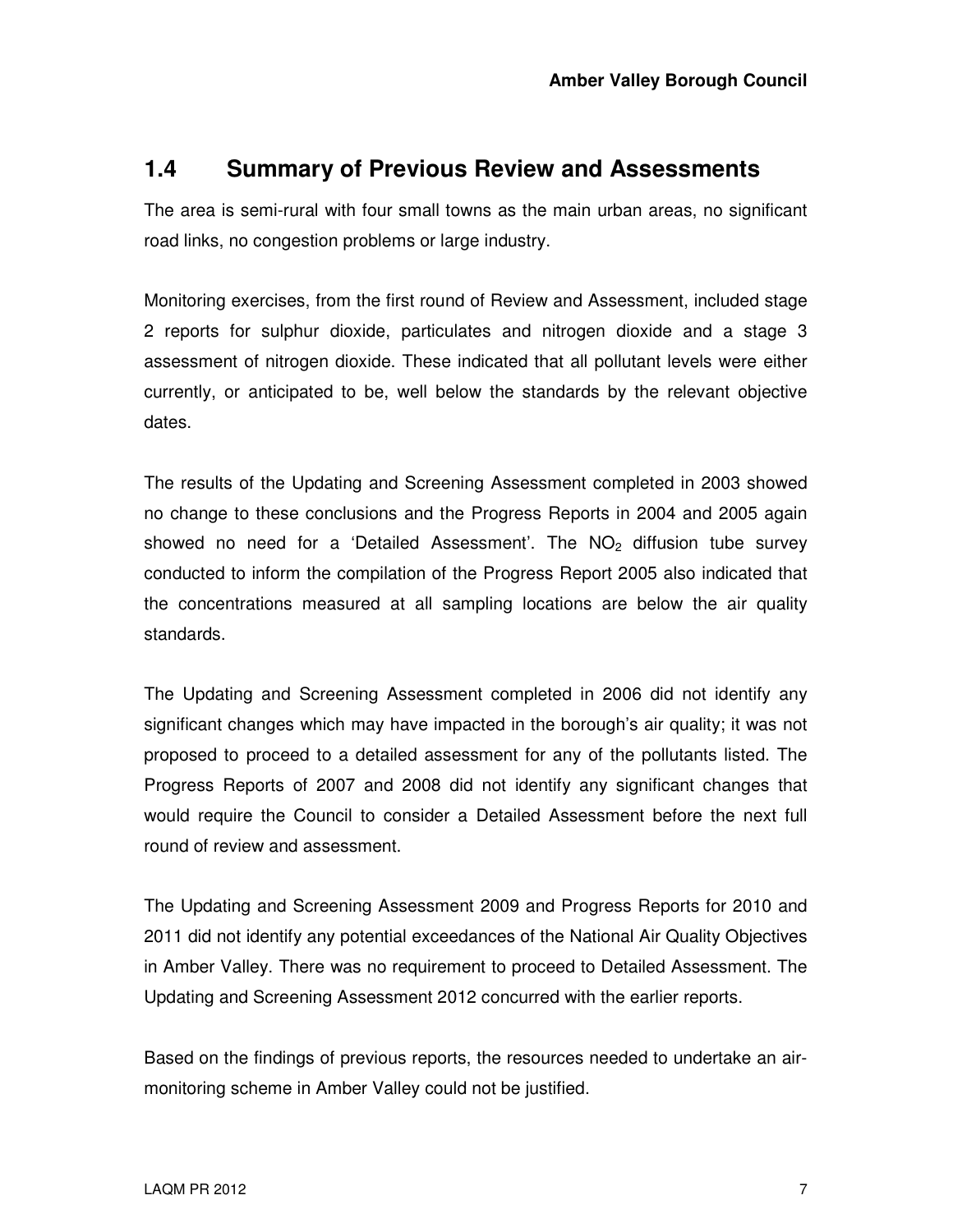# **2 New Monitoring Data**

#### **2.1 Summary of Monitoring Undertaken**

The Updating and Screening Assessment 2012 Report concluded that is was unlikely that any National Air Quality Objectives would be exceeded in Amber Valley, as such it was not deemed necessary to conduct any air monitoring in the past 12 months.

#### **2.1.1 Automatic Monitoring Sites**

The Updating and Screening Assessment Reports for 2009 and 2012, and the Progress Reports for 2010 and 2011, concluded that the cost of a monitoring programme could not be justified based on the very low likelihood that National Air Quality Objectives would be breached in the borough. As such there is no new monitoring data to discuss.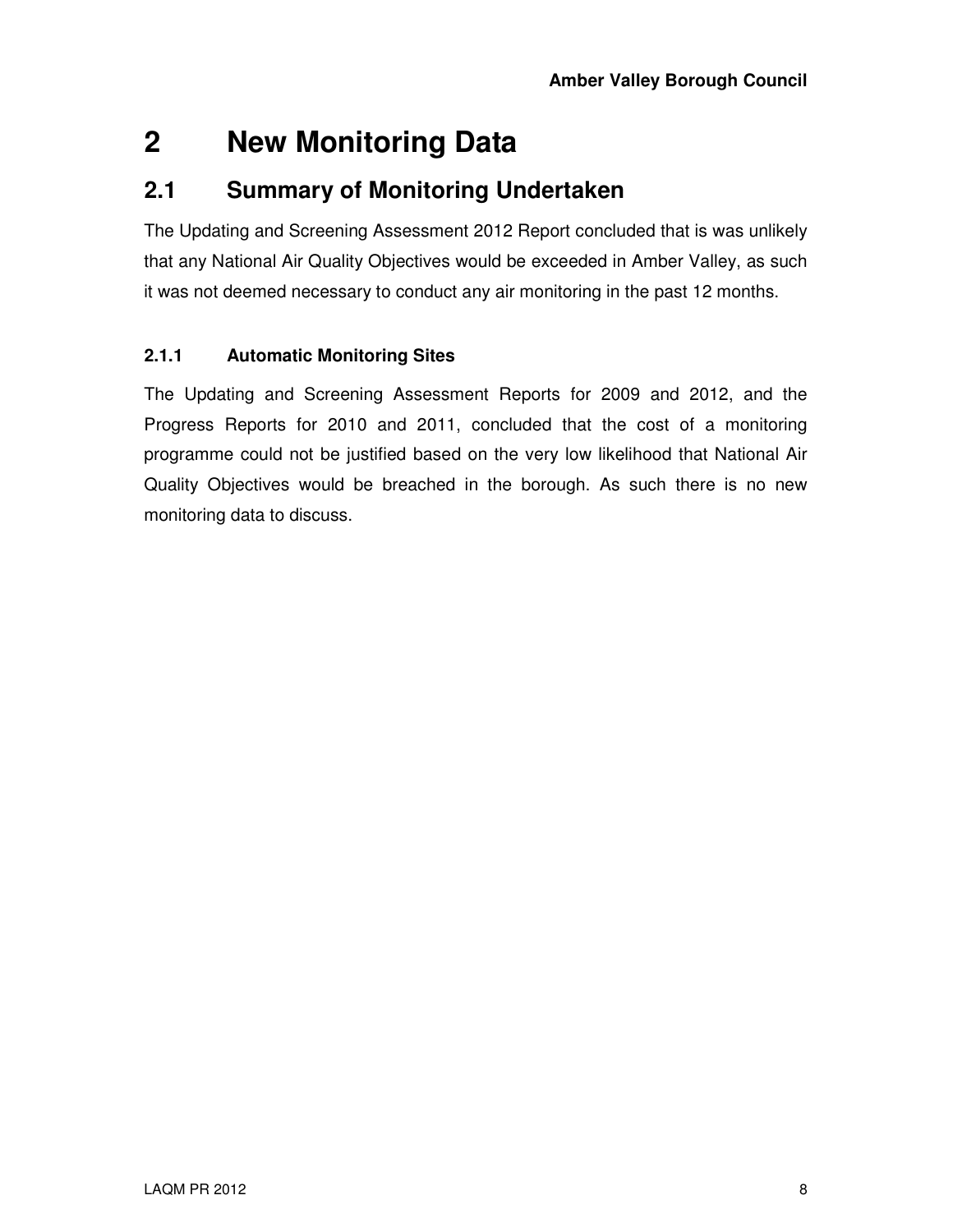### **3 New Local Developments**

#### **3.1 Road Traffic Sources**

There are no newly identified road traffic sources.

### **3.2 Other Transport Sources**

There are no newly identified airports, railways or ports.

### **3.3 Industrial Sources**

There are no new or proposed industrial installations for which planning approval has been granted, and for which an air quality assessment has been carried out, within the District or nearby in a neighbouring authority

There are no industrial installations with substantially increased emissions or new relevant exposure in the District or nearby in a neighbouring authority.

### **3.4 Commercial and Domestic Sources**

There are no new/newly identified commercial or domestic sources.

#### **3.5 New Developments with Fugitive or Uncontrolled Sources**

There are no new/newly-identified developments with fugitive or Uncontrolled Sources.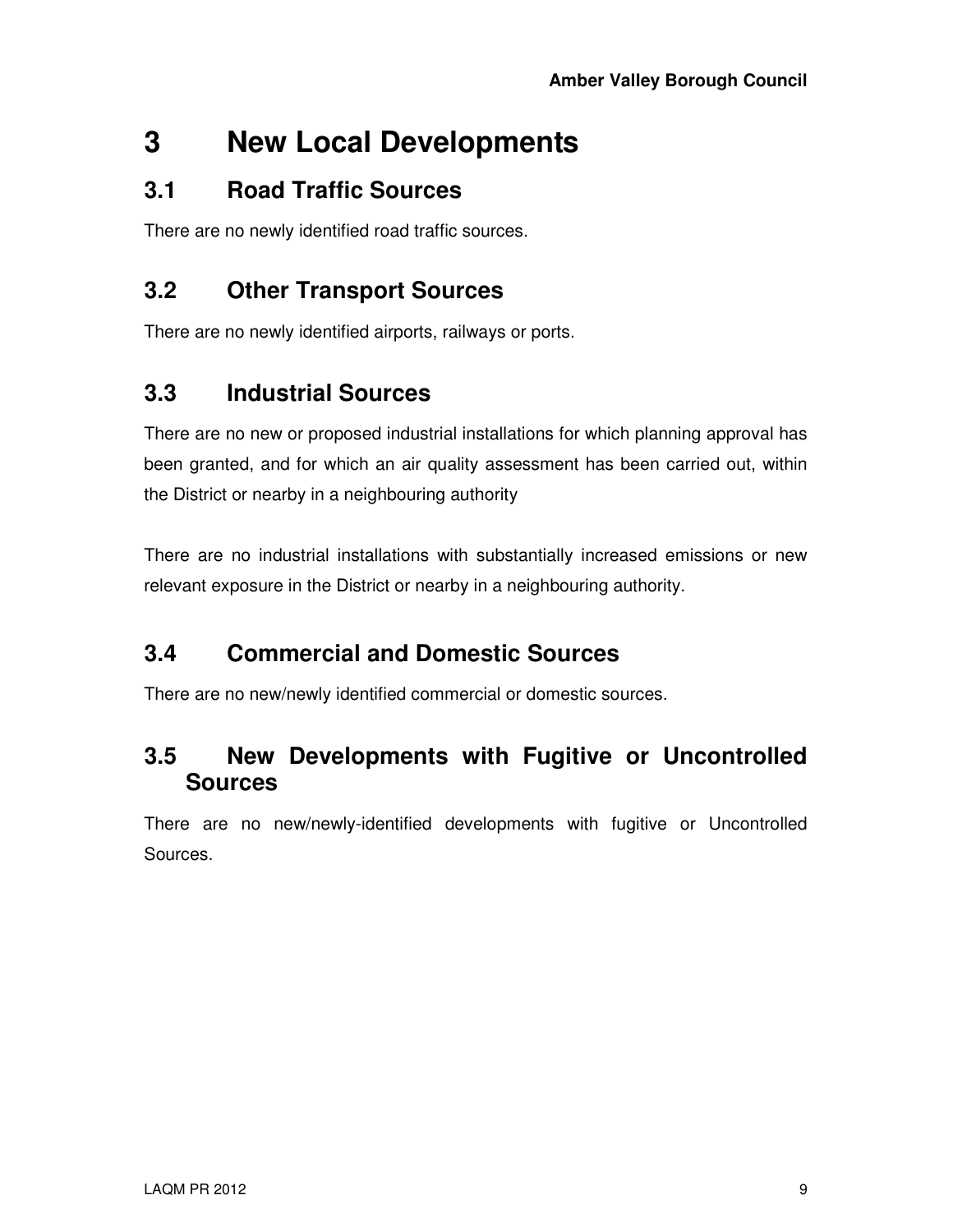## **4 Local / Regional Air Quality Strategy**

Amber Valley Borough Council does not have a Local Air Quality Strategy. There are no areas of the District considered to be close to the exceedence levels.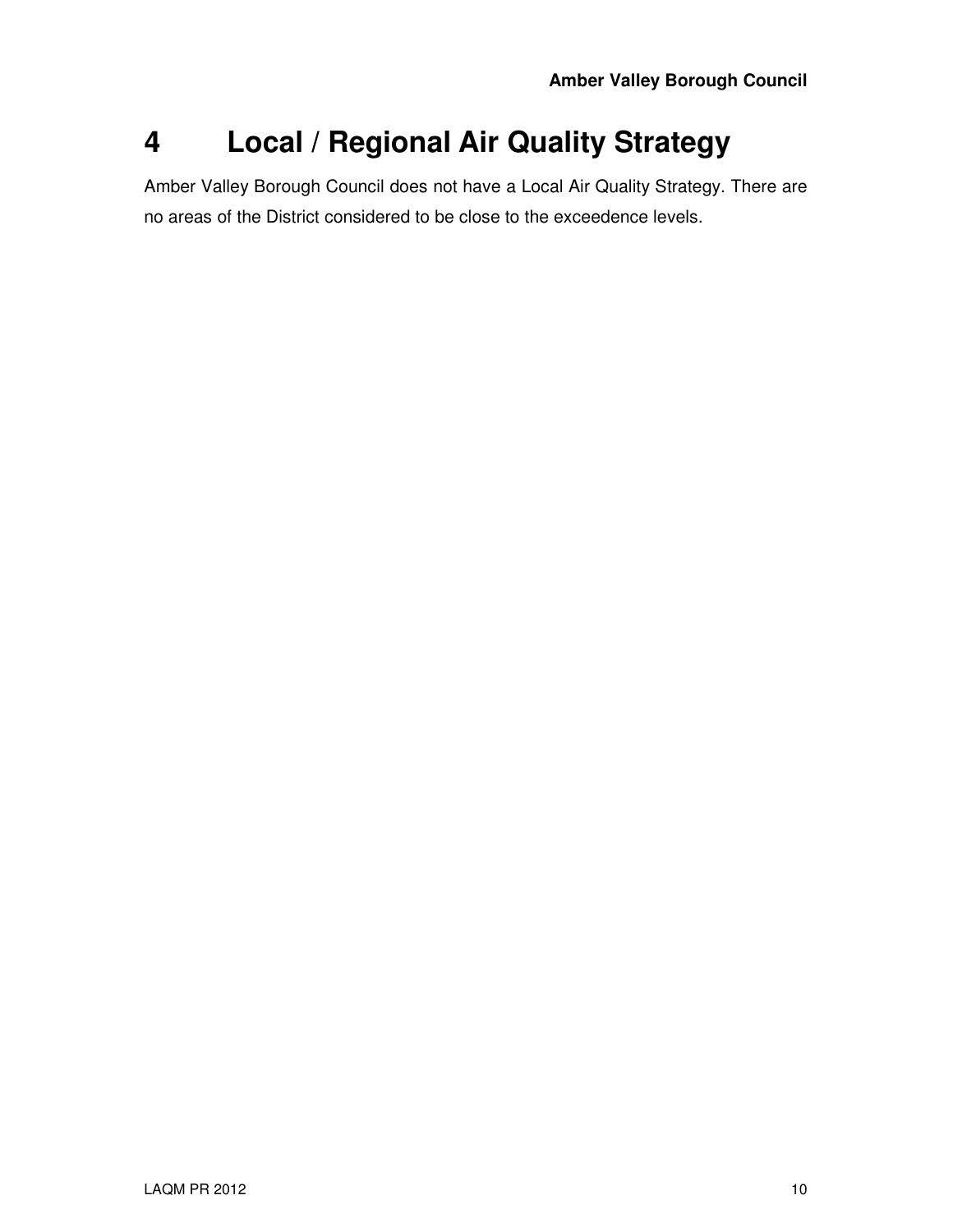# **5 Planning Applications**

Two planning applications have been made to Amber Valley Borough Council, in the last twelve months that were considered to have the potential to impact local air quality.

#### **5.1.1 Ripley Gateway.**

Environmental Services received a scoping opinion request for planning applications AVA/2012/1085 & AVA/2012/1086, which jointly form 'Ripley Gateway'; a mixed use development at the Recreation Ground, Nottingham Road, Ripley, including a supermarket, sports facilities, residential properties and a new section of the A610 road.

In its response to the scoping request Environmental Services requested that the Environmental Statement should include a section regarding the potential impact of the development on air quality. Whilst the locality of the proposed development is not currently designated an Air Quality Management Area, the applicant would need to show that the development is unlikely to cause exceedences of air quality objectives.

Environmental Services also requested that potential air quality impacts should include identification of potential short-term impacts arising from the construction phase. Any mitigation measures for the control of air quality impacts during the construction phase should be contained within an Construction Environmental Management Plan (CEMP).

The developer submitted an Air Quality Assessment. The report concluded that the completed development will not significantly impact on local air quality and will not cause an exceedence of the Air Quality Objectives. Section 6 of the report proposed mitigation measures to minimise any adverse effects of the construction phase.

Environmental Services accepted the findings of the report and reiterated that the mitigation measures are included in a Construction Environmental Management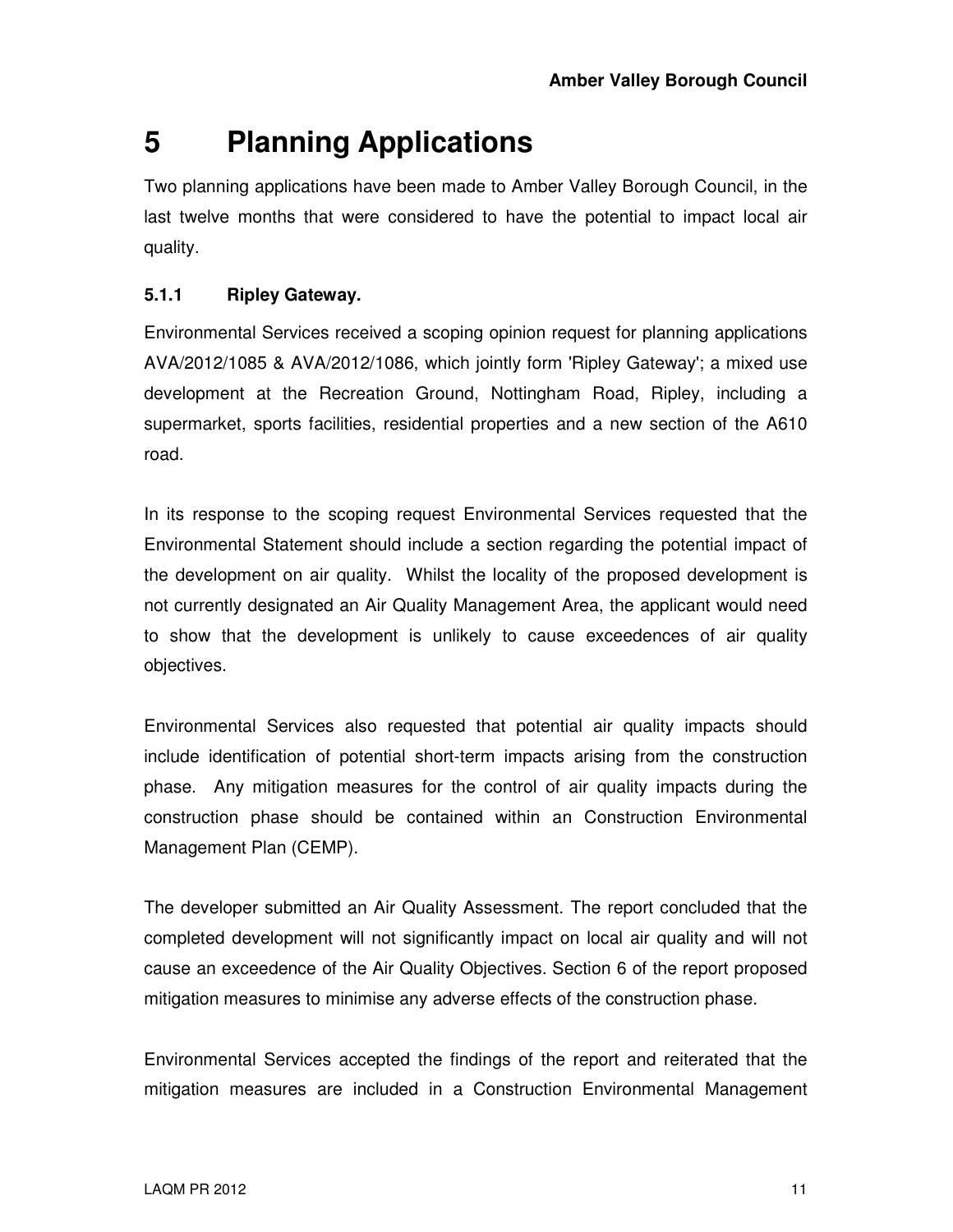Plan, to be submitted to the Council prior to any demolition or construction works commencing at the site

#### **5.1.2 American Adventure.**

An Outline Planning Application (AVA/2013/0186) was received by the Council for a mixed use development ('Shipley Lakeside') at former American Adventure Theme Park, Pit Lane, Shipley. The site is approximately 112 acres, comprising 81 acres of land and 31 acres of lake.

As the application is outline exact details of future use have not been established, but the proposals include:

- 300-400 residential properties
- An area for retirement accommodation
- A business park for office and industrial use
- Possible retail area
- Leisure\education\training area
- Pub\restaurant, hotel and conference suite.

Although the development site is not located within an area with air quality likely to be close to national air quality objectives, the scale of the development prompted consideration of the The Town & Country Planning (Environmental Impact Assessment) Regulations 2011.

During the Scoping Opinion, the Council took the opportunity to suggest the applicant consider the potential impact of the proposed developed on air quality whilst highlighting that dust generation during the construction phase should be considered in some detail.

The Environmental Statement produced by the developer following the Scoping stage, included a Dust and Air Quality Assessment contained within Technical Appendix H, Volume 2, of the submitted Environmental Statement is a desk-based assessment of the potential air quality impacts on the development.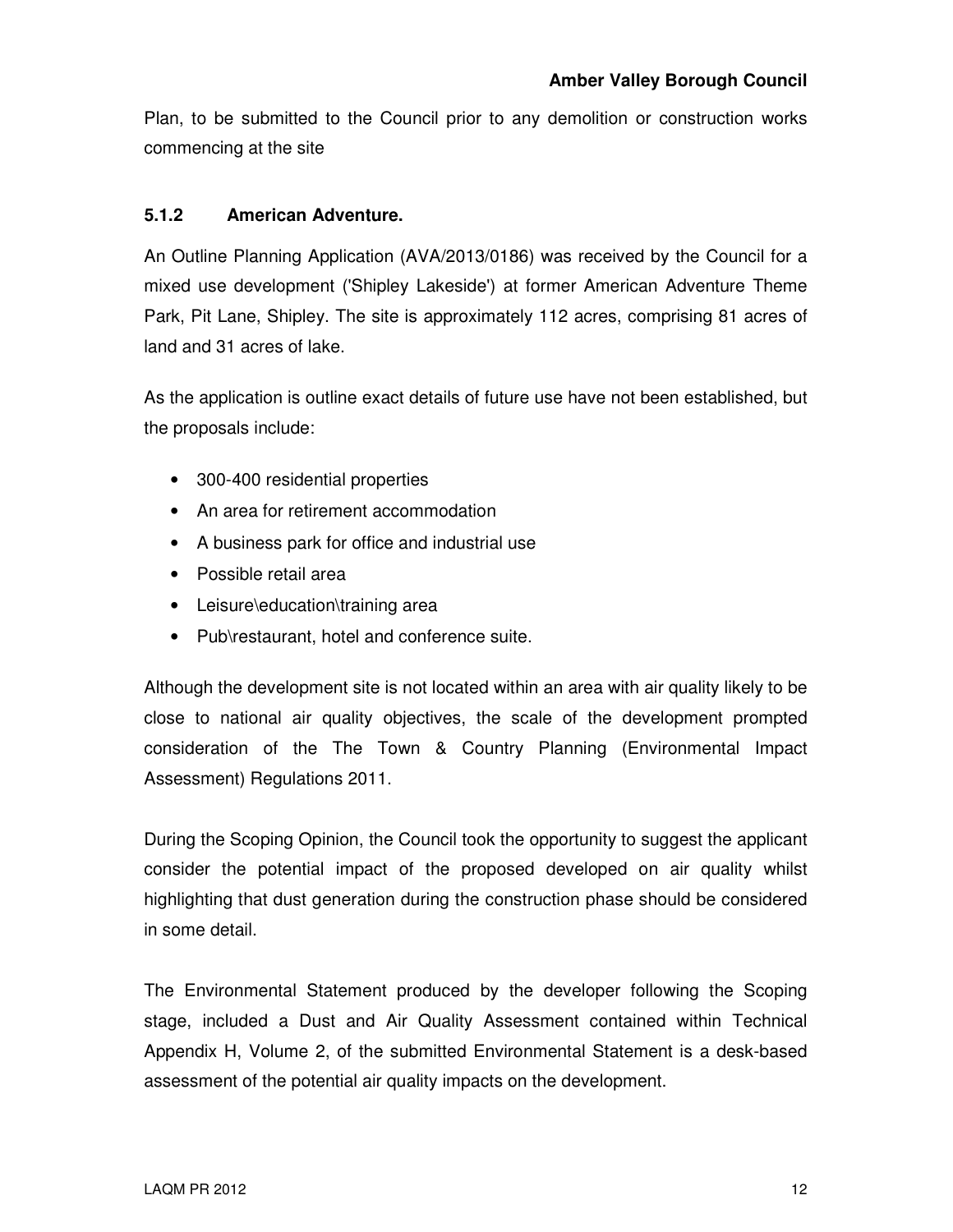#### **Amber Valley Borough Council**

The assessment appropriately considered both construction and post-construction phases of the development. The report concluded that the final development will not have a significant impact on local air quality, but that the engineering and construction phase does have the potential to give rise to significant amounts of dust. The report also considered the likely process that will give rise to dust during construction and has proposed a draft\outline Dust Action Plan.

The Council were satisfied with the content of the assessment and recommended mitigation measures but were initially concerned that the detail of the mitigation measures hadn't been included in the Dust Action Plan. The Dust Action Plan was revised to include the detail of the recommended mitigation measures and the Council accepted the document.

Environmental Services have recommended that the Dust Action Plan is referenced in planning conditions to ensure the document is adhered should the development be granted planning permission.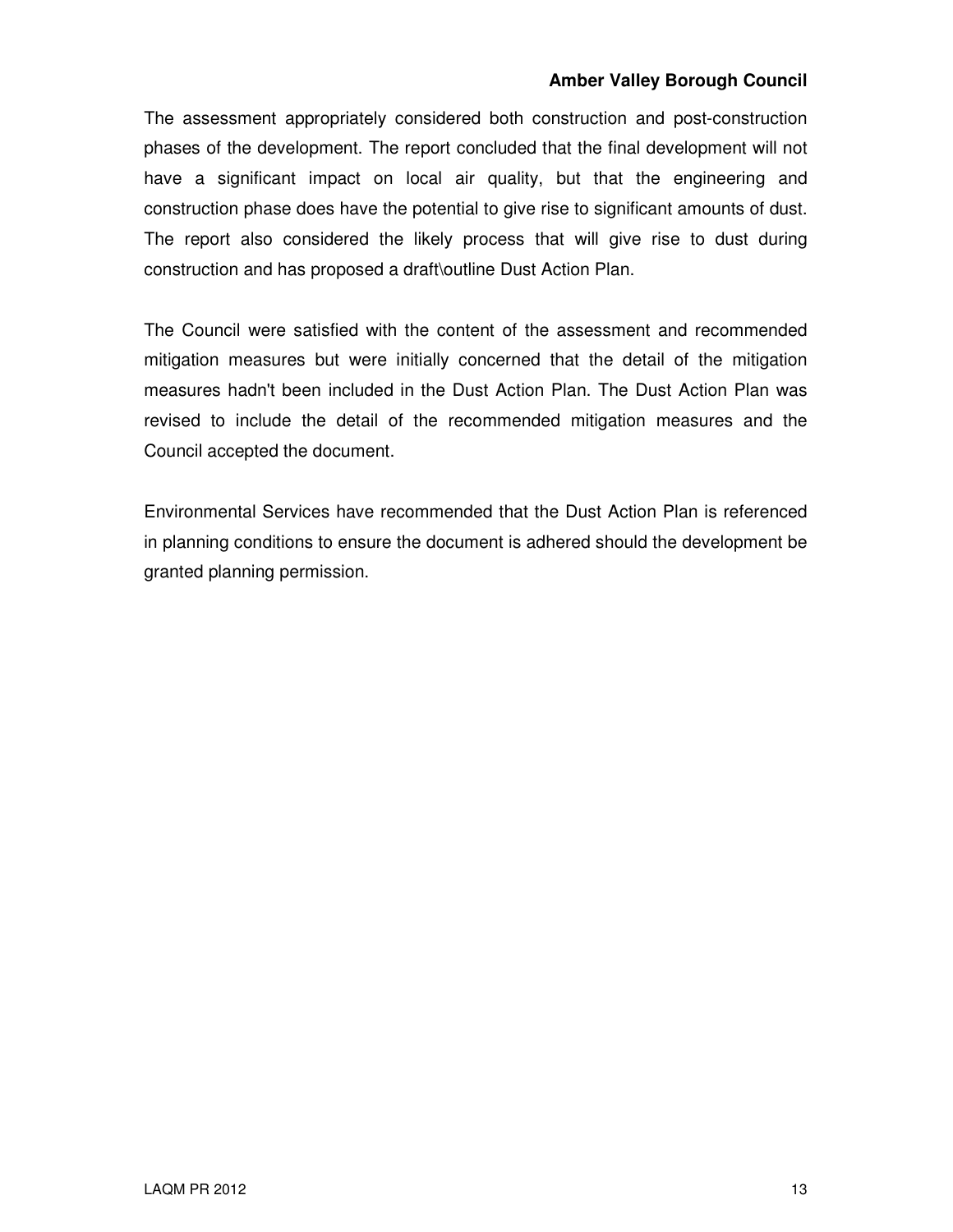# **6 Air Quality Planning Policies**

In accordance with the advice given in Planning Policy Statement 23: Planning and Pollution Control (PPS 23) the Council recognises the roles of the planning system and pollution control legislation in seeking to protect the environment from the threat of pollution.

In considering development proposals which may lead to a material increase in pollution, the Borough Council will take into account advice from it's environmental services officers and other consultees in the application process; this is set out in the following Policies:

#### Policy EN16

Planning permission will not be granted for development that would be likely to lead to a material increase in levels of air, water, noise, light or other forms of pollution.

Where potentially polluting development is permitted in response to economic and wider social needs, conditions will be imposed on planning permissions to ensure that pollution levels created by development can be minimised

Potentially polluting development will not be permitted in proximity to existing residential or other sites sensitive to pollution, where such uses cannot reasonably co-exist

#### Policy EN17

Planning permission will only be granted for development close to existing sources of pollution, where the proposed use is compatible with the existing operation.

The Borough Council will impose conditions on planning permissions, as necessary, to ensure that future occupiers of development are protected from existing sources of pollution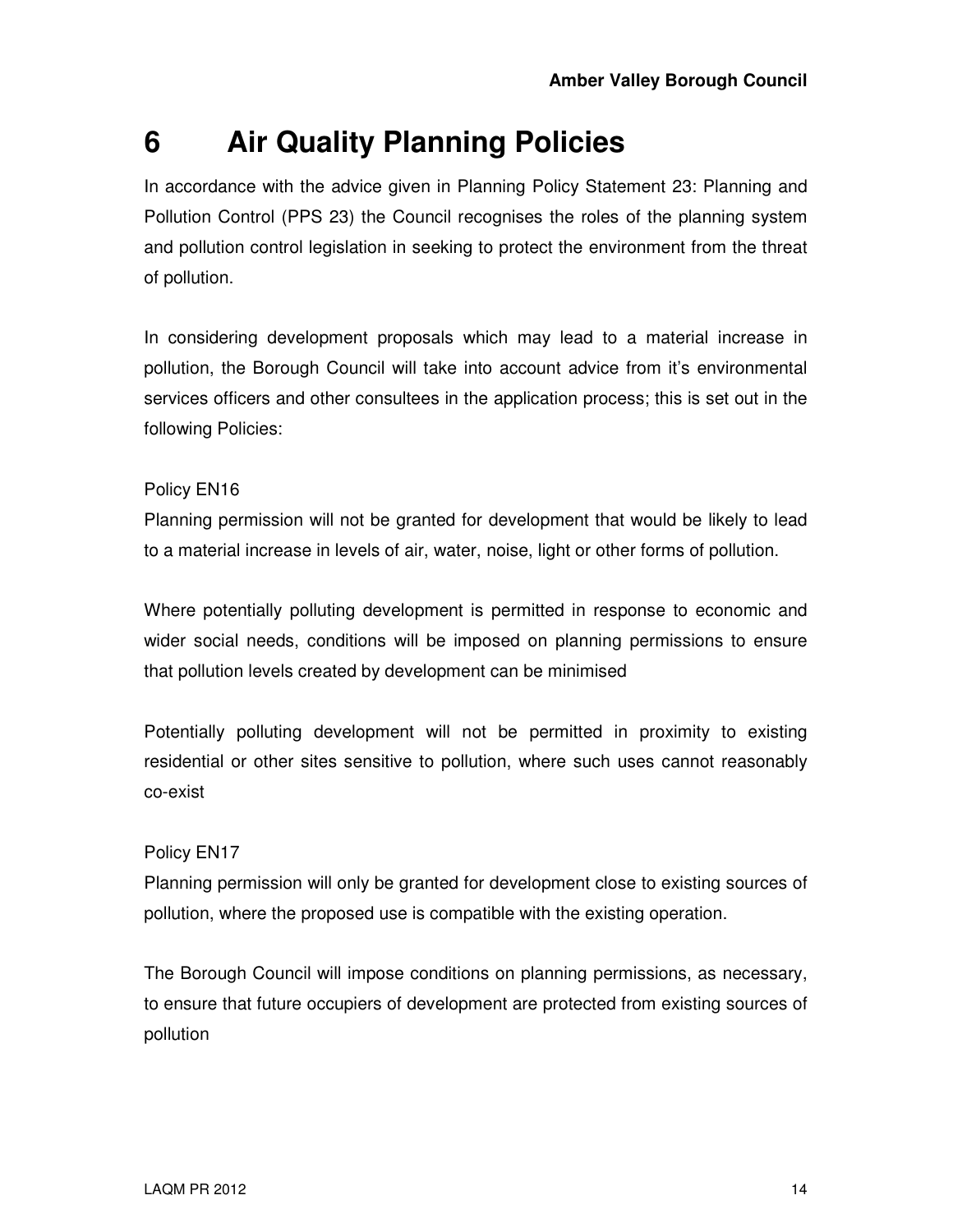# **7 Conclusions and Proposed Actions**

#### **7.1 Conclusions relating to New Local Developments**

Amber Valley Borough Council can confirm that no local developments are predicted to increase the concentration levels of any ambient pollution as listed in the regulations.

### **7.2 Other Conclusions**

This report has considered all the potential issues within the Borough that may impact on air quality. The area is semi-rural with four small towns as the main urban areas, no significant road links, no significant congestion problems or large industry, there is no reason to believe there will be any exceedances of any National Air Quality Objectives, therefore there is no requirement to procedure to Detailed Assessment.

### **7.3 Proposed Actions**

Based on the findings of this report, and previous reports, the resources required to implement an air-monitoring scheme in Amber Valley cannot currently be justified. This decision will remain under review, and any relevant emerging information will be considered.

Amber Valley Borough Council's next course of action is to produce the Progress Report 2014 in mid 2014.